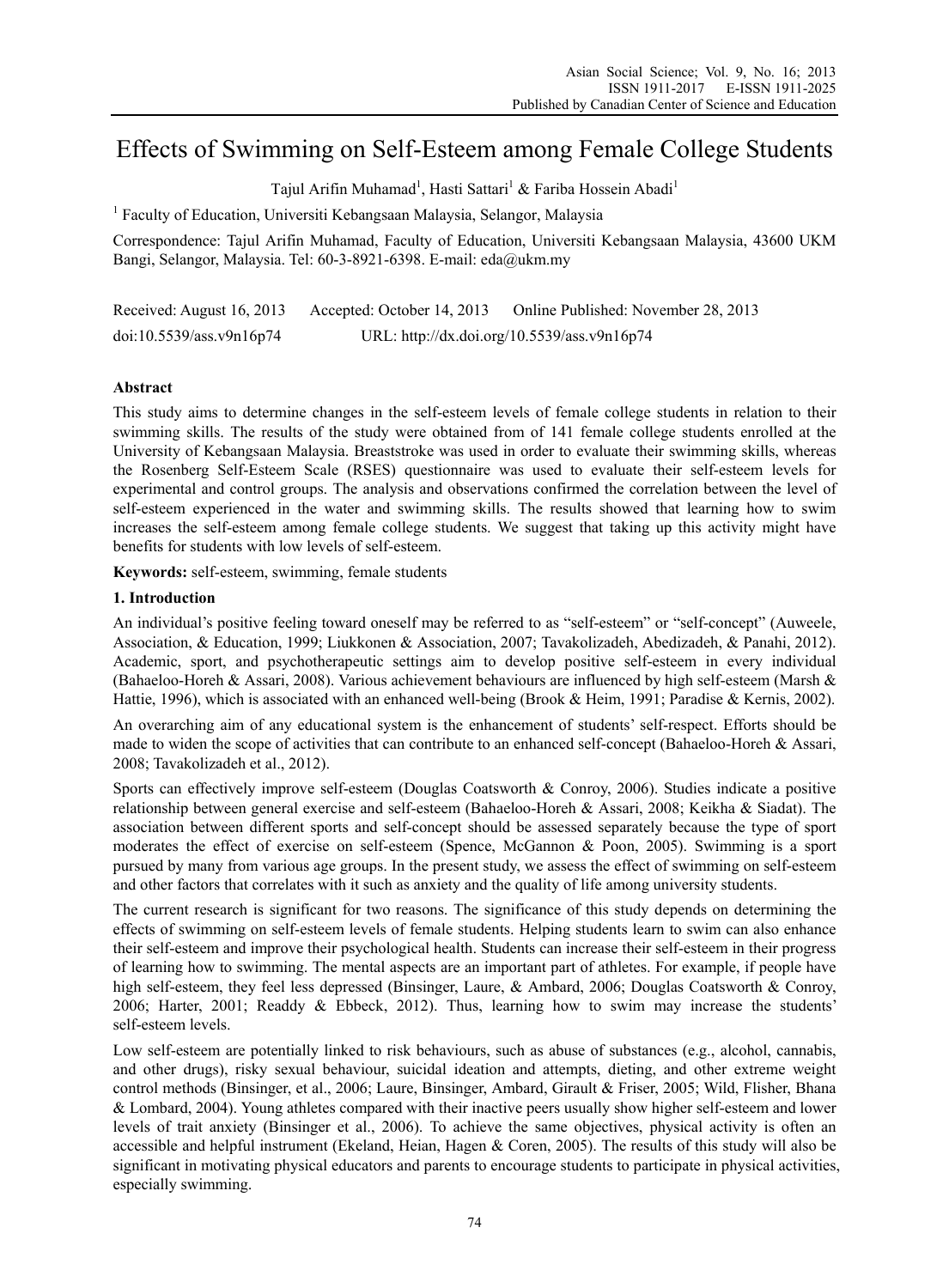# *1.1 Importance of the Study*

Psychological theories and models help researchers to identify the important factors involved in determining human behaviour and facilitate the understanding of a complex behaviour, such as physical activity (Marcus, King, Clark, Pinto, & Bock, 1996). Raglin (1990) and Marcus et al. (1996) in the health benefits of exercise, shows that physical activity offers numerous benefits for improved physical and psychological health. Exercise offers psychological benefits including improvements of self-esteem among subjects (Marcus et al., 1996; Raglin, 1990).

The division of self-esteem into sub-domains has been the basis of Sonstroem and Morgan (1989) multidimensional Exercise and Self-Esteem Model (EXSEM) (Lindwall & Hassmen, 2004; Spence et al., 2005). This model has been advocated as an important theoretical guide to employ for study and further advancement in understanding exercise and self-esteem. Moreover, it has been noted that employing the EXSEM to study self-esteem in the physical activity domain will provide researchers with examinations of processes and pathways (i.e., mechanisms) that relate to changes in self-esteem (Spence et al., 2005). Then, in this study, the EXSEM is based on a multifaceted hierarchical model of self-esteem.

# **2. Method**

Participants of this study consisted of 141 undergraduate female students from 20 to 30 years old and currently studying at the Universiti Kebangsaan Malaysia (UKM). They were selected as volunteer participants from different faculties without any knowledge about swimming. They were randomly divided into two groups, namely, experimental (69 subjects) and control (72 subjects) groups. The experimental group participated in a swimming learning course held at the UKM swimming pool from September to November 2012. During the swimming course, the experimental group learned how to swim in the water, dive, and do the breaststroke. Most of the students from the experimental group learned all the materials of the swimming course.

The swimming course was held for 2 hours per session, covering 20 sessions in 10 weeks for that semester. In this research, the sample size suggested 128 subjects (with each group having 64 subjects), obtaining a rate of 80% in the power test and an alpha value of 0.05, which was calculated using estimation G-power Software version 3.0.10.

# *2.1 Administration of Questionnaires*

The Rosenberg Self-Esteem Scale (RSES) questionnaires were completed by all the students of both groups (experimental and control) on the first day before starting the swimming course and on the last day as part of the post-test procedure.

The Rosenberg's Self-Esteem Scale (RSES) may be the most widely used measure of self-esteem in social science research. The questionnaire consists of 10 questions; the higher the score obtained, the higher the self-esteem (Rosenberg, 1986). The RSES exhibits good internal consistency, test–retest reliability, as well as convergent and discriminant validity (Bahaeloo-Horeh & Assari, 2008).

# *2.2 Statistical Analysis*

We performed data analysis using SPSS software. A paired t-test was used for comparing self-esteem levels of the participants before and after taking the swimming course. In addition, Pearson correlation coefficient (r) tests were conducted in order to investigate the relationship between self-esteem and swimming skill among the female students.

Before discussing the research questions, the summary of information of students such as the mean and standard deviations of age and the semester of both groups (experimental and control), is shown in Table 1.

In this study 141 participants were separated into 69 (49%) subjects in the experimental group and 72 subjects (51%) in the control group. The mean age  $\pm$  standard deviation (SD) was 23.38 $\pm$ 1.81 years (range, 20–27 years) for the experimental group and that for the control group was  $23.06\pm2.03$  years (range,  $20-28$  years). The participants were studying in various fields, including education, engineering, business, and human sciences. The mean age  $\pm$  SD, for the experimental group was 2.72 $\pm$ .82 and that for the control group was 2.96 $\pm$ 1.06 (range, two until six).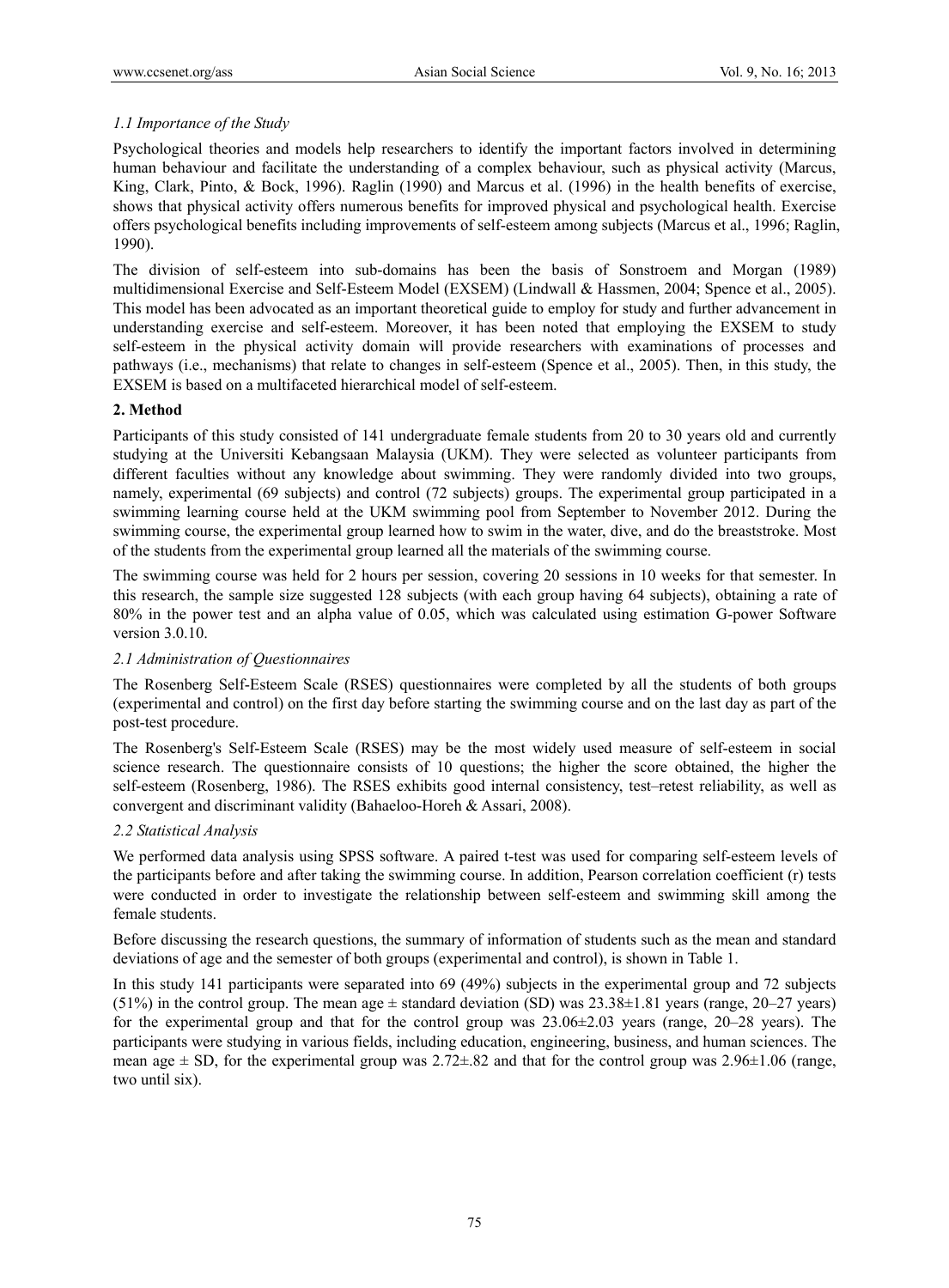| Groups       | N(%           | Age              | Semester        |
|--------------|---------------|------------------|-----------------|
|              |               | $Mean \pm SD$    | $Mean \pm SD$   |
| Experimental | 69(49%)       | $23.38 \pm 1.81$ | $2.72 \pm .82$  |
| Control      | 72 (51%)      | $23.06 \pm 2.03$ | $2.96 \pm 1.06$ |
| Total        | 141 $(100\%)$ | $23.22 \pm 1.92$ | $2.84 \pm .94$  |

| Table 1. Age and semester mean and standard deviations of the groups |  |  |  |
|----------------------------------------------------------------------|--|--|--|
|                                                                      |  |  |  |

## **3. Results**

The findings mentioned above are very important to increase the self-esteem levels of students by engaging in physical exercise. The mean scores and standard deviations were also calculated for both the experimental and control groups to compare the differences in self-esteem levels between the two groups. The mean scores and standard deviations were also calculated for both the experimental and control groups to compare the differences in self-esteem levels between the two groups.

As shown in Table 2, the means were within the medium range: experimental group in post-test (M=3.62) reported higher overall strategy use than control group in post-test (M=3.37). Meanwhile, the means for experimental in post group  $(M=3.62)$ , also, reported higher overall strategy use than pre-test in this group  $(M=3.43)$ .

The results of the independent-samples t-test, which was conducted to compare the self-esteem scores of the experimental and control groups in the pre-test, were shown in Tables 2 and 3, respectively. There was no significant difference in scores for experimental group ( $N= 69$ , Mean= 3.44, SD=.24) and the control group ( $N=$ 72, Mean= 3.38, SD= .29; t (139) = 1.25, p = .21, two tailed) (Mean difference =.057, 95% CI: -.03 to .15). In addition, as shown in Table 3, the significance level for Levene's test was 0.288 (<0.05). Thus, the assumption of equal variances was not violated. Moreover, The Sig. (two-tailed) value here was  $0.21$  ( $>0.05$ ). Therefore, the pre-test did not show statistically significant differences between the mean self-esteem scores of the experimental and control groups.

The variances for the two groups (experimental and control) were also different (Tables 2 and 4), owing to the fact that the significance level for Levene's test was  $0.123 \ge 0.05$ . This means that the assumption of equal variance has not been violated. In addition, an independent-sample t-test was conducted to compare the self-esteem scores for experimental and control groups in post-test. There was a significant difference between the scores of the experimental group ( $N = 69$ , Mean= 3.62, SD=.30) and the control group ( $N = 72$ , Mean= 3.37, SD= .30; t (139) = 4.90, p = .000, two tailed) (Mean difference = .23, 95% CI: .14 to .33). Table 5 shows the significant differences between the two groups of female students (experimental and control) in terms of self-esteem.

| Group        | Ν   | Pre-test       | Post-test      |
|--------------|-----|----------------|----------------|
|              |     | $Mean \pm SD$  | $Mean \pm SD$  |
| Experimental | 69  | $3.44 \pm .24$ | $3.62 \pm .30$ |
| Control      | 72  | $3.38 \pm .29$ | $3.37\pm.30$   |
| Total        | 141 | $3.40 \pm .27$ | $3.50 \pm .31$ |

Table 2. Mean ±SD of self-esteem in the pre-test and post-test for each group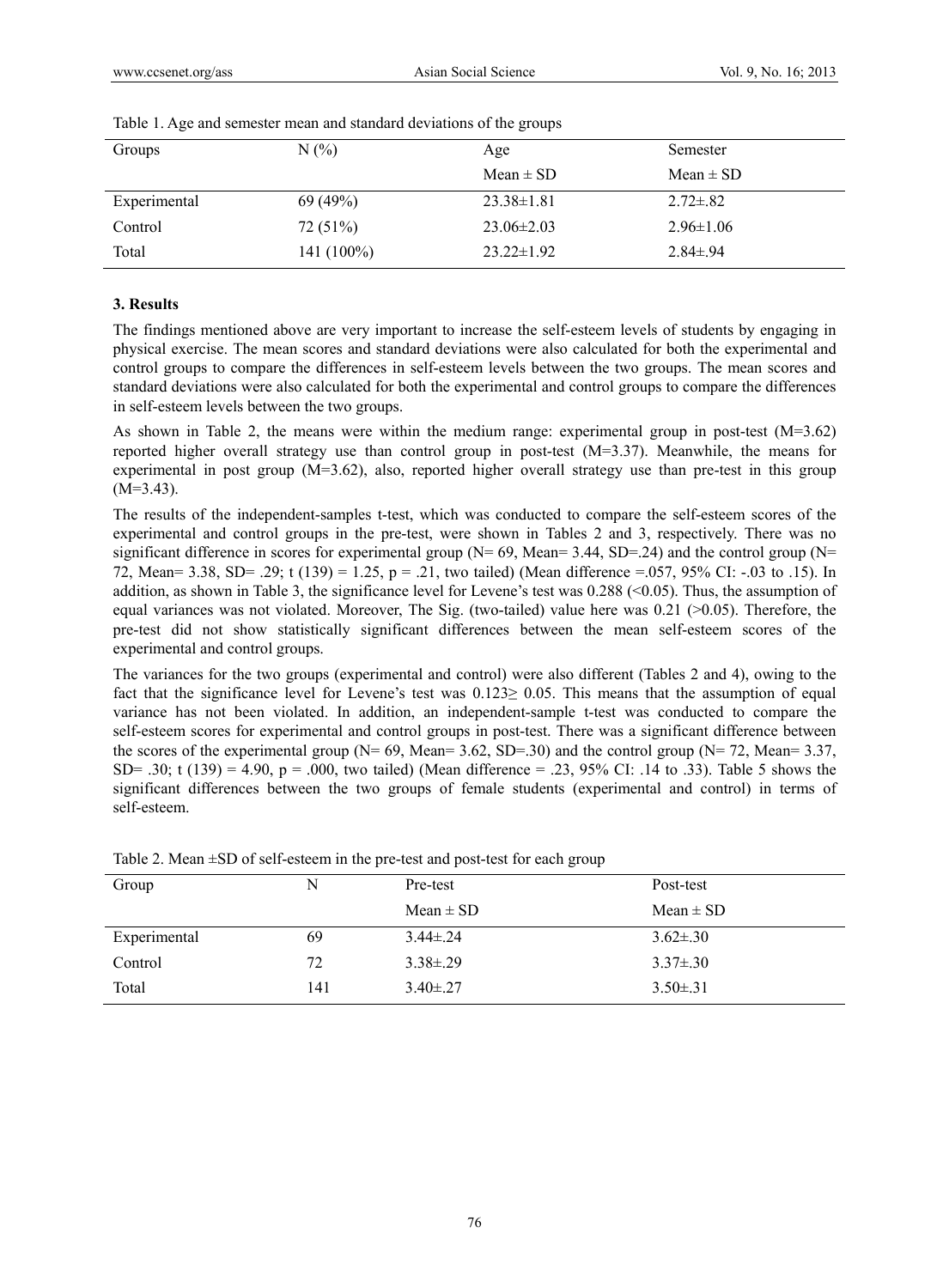| Levene's Test for Equality of Variances |                                      |       | t-test for Equality of Means |       |     |           |            |            |                                                 |       |
|-----------------------------------------|--------------------------------------|-------|------------------------------|-------|-----|-----------|------------|------------|-------------------------------------------------|-------|
|                                         |                                      |       |                              |       |     |           |            |            | 95% Confidence<br>Interval of the<br>Difference |       |
| F                                       |                                      |       | Sig.                         | $-t$  | f   | Sig.      | Mean       | Std. Error | Lower                                           | Upper |
|                                         |                                      |       |                              |       |     | (2tailed) | Difference | Difference |                                                 |       |
| Total<br>Self-esteem                    | Equal<br>variances<br>assumed        | 1.140 | 288                          | 1.256 | 139 | .21       | .057       | .045       | $-.032$                                         | .15   |
|                                         | Equal<br>variances<br>not<br>assumed |       |                              | 1.261 | 136 | .21       | .057       | .045       | $-.032$                                         | .15   |

#### Table 3. Independent samples t-test of Self-esteem in the pre-test

Table 4. Independent samples t-test of self-esteem in the post-test

| Levene's<br>Variances                     | for<br>Test                          | Equality |      |      |             | of t-test for Equality of Means |                 |               |                               |                         |
|-------------------------------------------|--------------------------------------|----------|------|------|-------------|---------------------------------|-----------------|---------------|-------------------------------|-------------------------|
|                                           |                                      |          |      |      |             |                                 |                 |               | 95%<br>Interval<br>Difference | Confidence<br>of<br>the |
| $\mathbf{F}$                              |                                      |          | Sig. | $-t$ | $\mathbf f$ | Sig.                            | Mean            | Error<br>Std. | Lower                         | Upper                   |
|                                           |                                      |          |      |      |             | (2tailed)                       | Difference      | Difference    |                               |                         |
| Total<br>Self-esteem                      | Equal<br>variances<br>assumed        | .85      | .36  | 4.90 | 139         | .000                            | .25             | .05           | .15                           | .35                     |
|                                           | Equal<br>variances<br>not<br>assumed |          |      | 4.90 | 138         | .000                            | .25             | .05           | .15                           | .35                     |
| Table 5. The t-test model for self-esteem |                                      |          |      |      |             |                                 |                 |               |                               |                         |
|                                           |                                      |          |      |      |             |                                 | Pre-test        |               | Post-test                     |                         |
| Experimental & Control                    |                                      |          |      |      |             |                                 | NS <sup>a</sup> | $S^b$         |                               |                         |
| $N = 141$                                 |                                      |          |      |      |             |                                 |                 |               |                               |                         |

 $\alpha$ <sup>a</sup> NS= no significant,  $\beta$ S= significant

## *3.1 Relationship between Self-Esteem and Swimming Skill*

Swimming skill was graded based on the following four categories as required by FINA rules: 1) the subjects who cannot swim as a control group (72 subjects), 2) subjects who can swim 25 m, 3) subjects who can swim 50 m, and 4) subjects who can swim 100 m. In addition, out of the 69 of subjects in the experimental group, 35 swam 25 m, 23 swam 50 m, and 11 swam 100 m.

Pearson correlation coefficient (r) tests were conducted in order to investigate the relationships between self-esteem and swimming skill among the female students in post-test of experimental group. The mean total self-esteem  $\pm$  standard deviation (SD) was 3.46 $\pm$ 0.29. The mean of swimming skill  $\pm$  SD was 1.40 $\pm$ 0.80. Table 6 shows the descriptive statistics for self-esteem and swimming skill. Cohen suggests the following guidelines if  $r=0.10$  to 0.29, there is a small correlation,  $r= 0.30$  to 0.49 refers to medium correlation and if  $r=0.50$  to 1.0, there is a large correlation (Cohen, 1988). Table 7 shows small correlation between self-esteem and swimming skill (r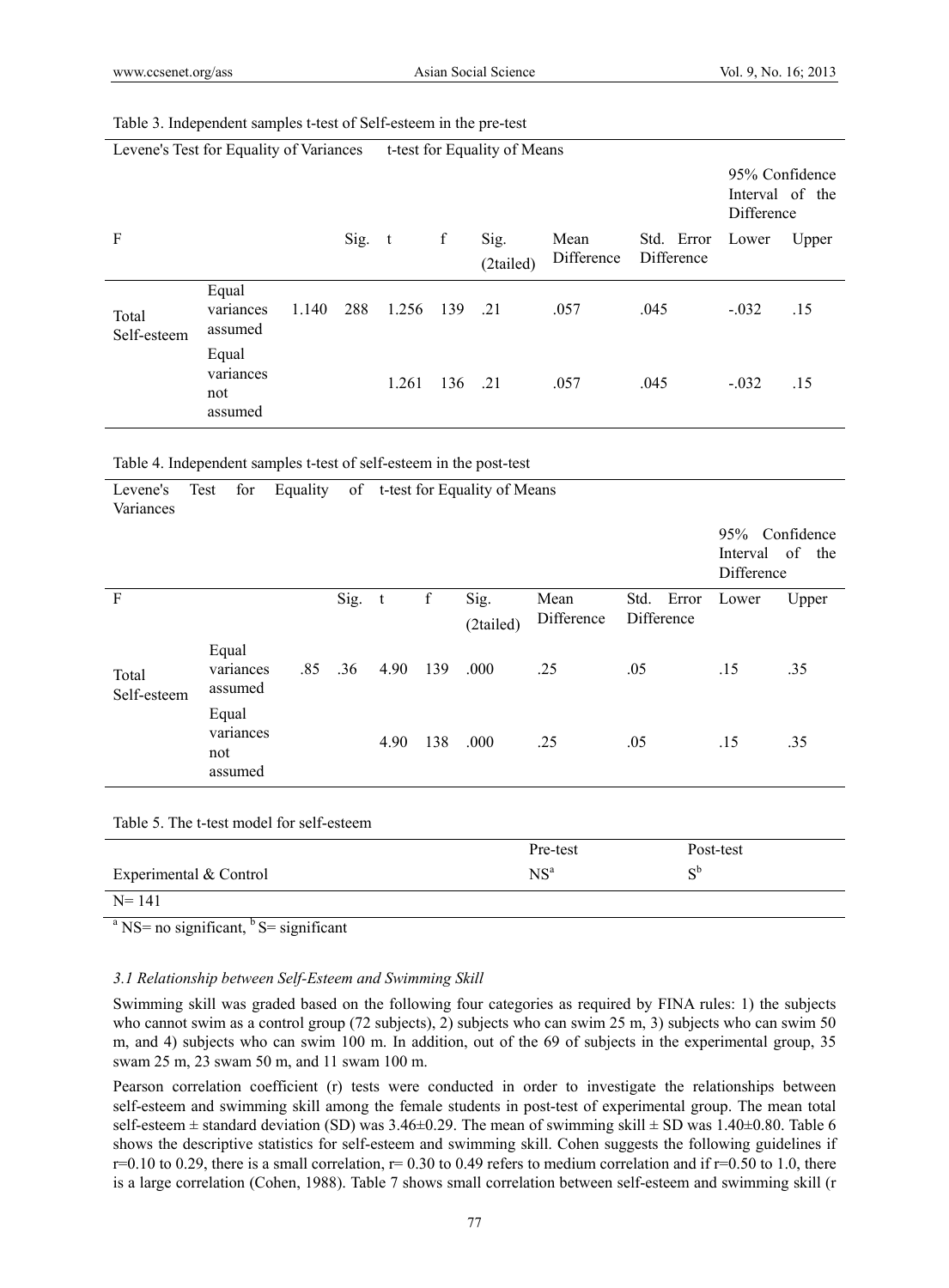$= 0.177$ , sig 0.146), thereby suggesting a small positive relationship between self-esteem and swimming skill.

|                                    |                   | Mean          | <b>SD</b>      |
|------------------------------------|-------------------|---------------|----------------|
| Total Self-esteem                  |                   | 3.46          | .29            |
| Swimming skill                     |                   | 1.40          | .80            |
|                                    |                   |               |                |
| Table 7. Correlations <sup>a</sup> |                   |               |                |
| Experimental Group (post-test)     |                   |               | Swimming Skill |
|                                    | Total Self-esteem | pr            | .177           |
|                                    |                   | Sig (2tailed) | .146           |
| a. Listwise N=69                   |                   |               |                |

The scatter plot is used to check aspects of the distribution of the two variables (swimming skills with total self-esteem). The output generated is shown in Figure 1. Observation and analysis confirmed the correlation between the level of self-esteem and swimming skill.

## **4. Discussion**

The present study aims to show the positive effect of a swimming course on self-esteem among students. The self-based activity of challenging nature seemingly affects the psychological aspects of a swimmer (Tavakolizadeh et al., 2012). This effect has been observed in mountaineering as well (Bahaeloo-Horeh & Assari, 2008). Whereas running is composed of more complex motor patterns, swimming requires the individual to acclimate to the water environment. Given that the novice must learn various skills and strokes to swim continuously, a swimmer's skill level may affect her/his degree of mood change. Psychologists suggest that different psychological factors influence the mood benefits. This claim indicates that feelings of enhanced self-esteem resulting from valuing one's self can be a sufficient reason for a person to continue exercising (Berger & Owen, 1983). One of the most common views regarding the benefits of sports is enhancement of self-esteem (Douglas Coatsworth & Conroy, 2006; Keikha & Siadat, 2013).

However, our study found a positive relationship between enhancement of self-esteem and general mental health, suggesting the significance of the effect of swimming on the self-esteem of individuals with poor mental health. Therefore, swimming is recommended as a vital activity for individuals with poor mental health. The effectiveness of a sport program requires not only a result-oriented program but also the athletes' perception and evaluation of the effectiveness of interventions by coaches and sports psychologists. Perception of ability and success by the athletes themselves is important because this perception commits athletes to train, participate in mental health education and be continuously involved in the program despite the absence of a coach and a psychologist. The integrated principles of biomechanics, physiology, and nervous system in coordinating movement need the involvement of psychological factors (Majzub & Tajul Arifin Muhamad, 2010).

Several assessments have been analysed to reflect the short-term positive effects of exercise on adolescents (Ekeland et al., 2005). Consequently, follow-up investigations need to be conducted to identify the short-term or long term effects of swimming on self-esteem. In addition, such a plan could lead to the creation of university physical education programs by assessment of the psychological effects of different sports on university students. The positive influence of swimming on self-esteem can boost well-being and educational performance (Tavakolizadeh et al., 2012). Resources to support this sport should thus be allocated, especially at universities, for students who can participate in a swimming course to reap these benefits regardless of demographic factors and sporting history.

These findings and observations confirm a high correlation between the self-esteem of subjects in the experimental group and their swimming skill. The result also displays a significant impact of swimming on the self-esteem of female college students. Students, who showed a lower self-esteem, especially during the first swimming classes, achieved lower results in the swimming skill tests (as confirmed by the qualitative analysis). Nevertheless, despite gradual improvement in swimming skill, the average self-esteem of female students was increase (Tavakolizadeh et al., 2012).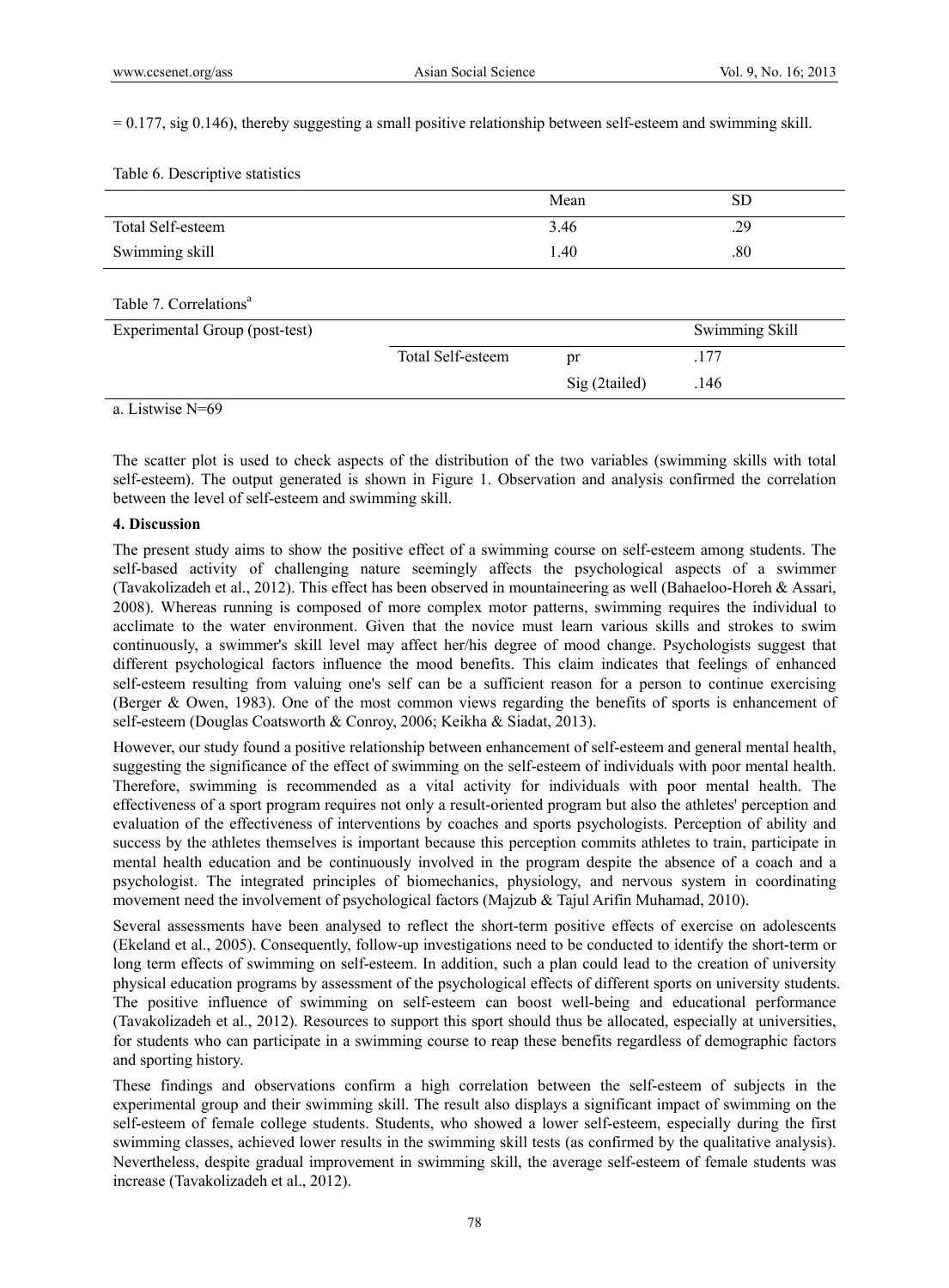#### **5. Conclusion**

The study reflects a significant positive effect of a swimming course on students' self-esteem, especially those with poor mental health. Therefore, prioritizing swimming in the students' activity schedule is recommended. The study on the relationship between swimming skills and self-esteem reveals a positive correlation. Finally, the observed learning progress in swimming skills among female students also increases self-esteem.

#### **Acknowledgements**

We would like to thank the faculty of education in UKM because of their efforts during the study. The authors wish to express their sincere gratitude to Naghmeh Saadati and Ehsan Eftekhari for Research and Technology for technical assistance.

#### **References**

- Auweele, Y. V., Association, E. S. P., & Education, E. N. O. S. S. I. H. (1999). *Psychology for physical educators*. Human Kinetics.
- Bahaeloo-Horeh, S., & Assari, S. (2008). Students Experience Self-Esteem Improvement during Mountaineering. *Wilderness & amp; Environmental Medicine, 19*, 181-185.
- Berger, B. G., & Owen, D. R. (1983). Mood alteration with swimming--swimmers really do" feel better". *Psychosomatic Medicine, 45*, 425-433.
- Binsinger, C., Laure, P., & Ambard, M. F. (2006). Regular extracurricular sports practice does not prevent moderate or severe variations in self-esteem or trait anxiety in early adolescents. *Journal of Sports Science and Medicine, 5*, 123-129.
- Brook, U., & Heim, M. (1991). A pilot study to investigate whether sport influences psychological parameters in the personality of asthmatic children. *Family Practice, 8*, 213-215.
- Cohen, J. (1988). *Statistical power analysis for the behavioral sciences*. Lawrence Erlbaum.
- Douglas Coatsworth, J., & Conroy, D. E. (2006). Enhancing the self-esteem of youth swimmers through coach training: Gender and age effects. *Psychology of Sport and Exercise, 7*, 173-192.
- Ekeland, E., Heian, F., Hagen, K., & Coren, E. (2005). Can exercise improve self esteem in children and young people? A systematic review of randomised controlled trials. *British Journal of Sports Medicine, 39*, 792.
- Harter, S. (2001). *The construction of the self: A developmental perspective*. The Guilford Press.
- Keikha, A., & Siadat, S. A. (2013). Comparison of factors related to happiness among Individual and team, Disciplines athletes women (case study).
- Laure, P., Binsinger, C., Ambard, M., Girault, S., & Friser, A. (2005). Can self-esteem and trait anxiety predict drugs use among early adolescents. *Psychotropes, 1*, 73-90.
- Lindwall, M., & Hassmen, P. (2004). The role of exercise and gender for physical self-perceptions and importance ratings in Swedish university students. *Scandinavian journal of medicine & science in sports, 14*, 373-380.
- Liukkonen, J., & Association, E. S. P. (2007). *Psychology for Physical Educators: Student in Focus*. Human Kinetics.
- Marcus, B., King, T., Clark, M., Pinto, B., & Bock, B. (1996). Theories and techniques for promoting physical activity behaviours. *Sports medicine (Auckland, NZ), 22*, 321.
- Marsh, H. W., & Hattie, J. (1996). Theoretical perspectives on the structure of self-concept.
- Paradise, A. W., & Kernis, M. H. (2002). Self-esteem and psychological well-being: Implications of fragile self-esteem. *Journal of Social and Clinical Psychology, 21*, 345-361.
- Raglin, J. S. (1990). Exercise and mental health. Beneficial and detrimental effects. *Sports medicine (Auckland, NZ), 9*, 323.
- Readdy, T., & Ebbeck, V. (2012). Obsessive-compulsive Disorder Symptoms and Correlates in Community Exercisers. *Psychology of Sport and Exercise*.
- Rohaty, M., & Muhamad, T. A. (2010). Goal orientation, attention styles and anxiety of junior golfers in Malaysia. *Procedia-Social and Behavioral Sciences, 9,* 583-588.
- Rosenberg, M. (1986). *Conceiving the self*. Krieger Malabar eFL FL.